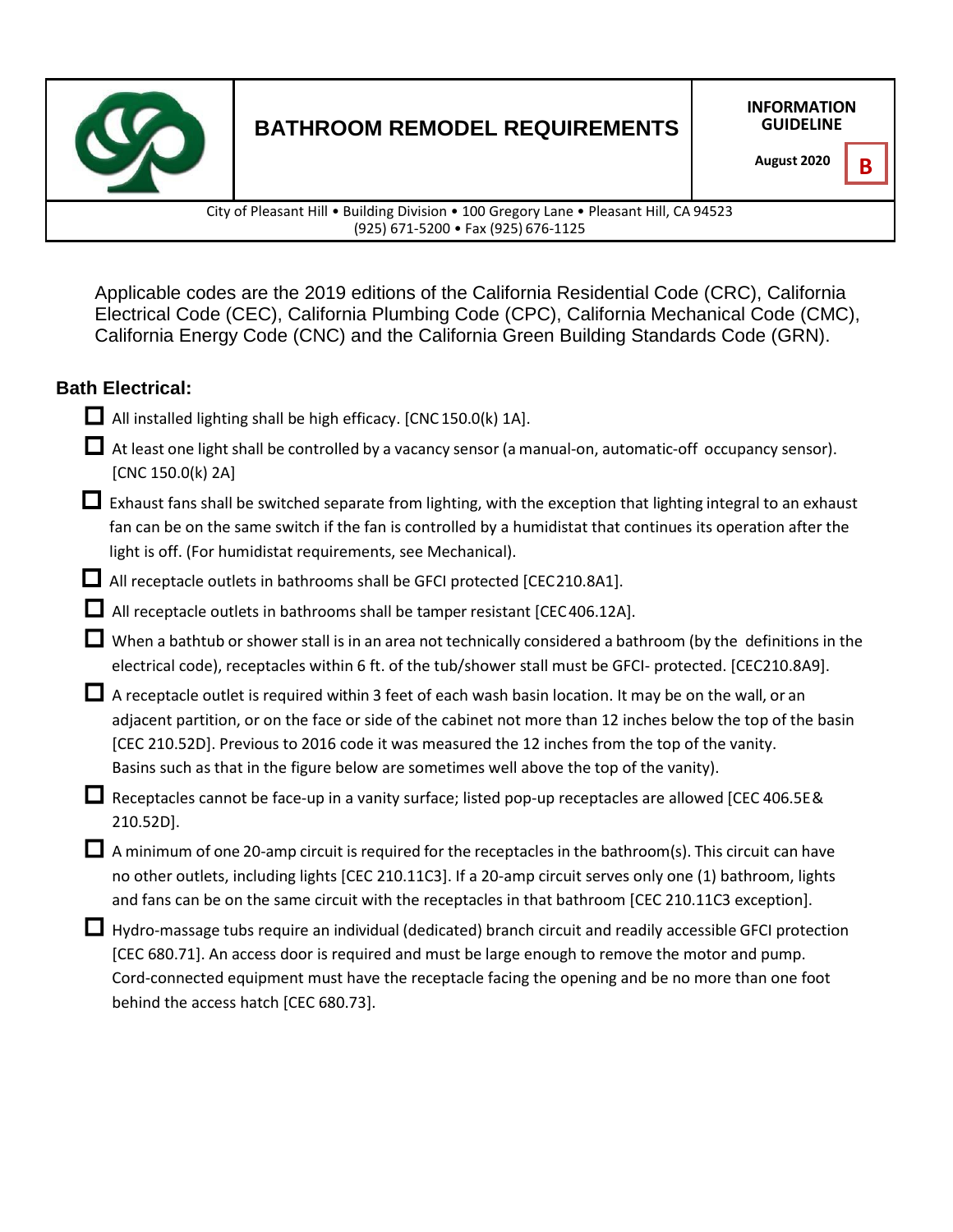| <b>Hydromassage Tub (Whirlpool)</b>                                                                                                  |                                                                                                                        |                                                                                                  | Lights directly above tub/shower |       |       |
|--------------------------------------------------------------------------------------------------------------------------------------|------------------------------------------------------------------------------------------------------------------------|--------------------------------------------------------------------------------------------------|----------------------------------|-------|-------|
|                                                                                                                                      | <b>Receptacles within</b><br>6 ft. GFCI-protected                                                                      | <b>Bathrooms</b>                                                                                 | rated for damp or wet location   |       |       |
|                                                                                                                                      |                                                                                                                        | No pendants,<br>track lights, or<br>paddle fans in<br>this zone                                  |                                  |       |       |
| 8 AWG conductor -<br>bonded to motor lug                                                                                             |                                                                                                                        |                                                                                                  | 67.67                            | 8 ft. |       |
| intended for bonding<br>Cord and plug receptacle for motor<br>placed in direct view through access<br>opening & <12 in. from opening | Bond to metal piping<br>systems & any grounded<br>metal parts in contact<br>with circulating water<br>©2014 Code Check | Receptacle within 3 ft.<br>of sink edge on wall or<br>on vanity within 12 in.<br>of top of basin |                                  | 3 ft. | 79 B. |

 $\Box$  Recessed light fixtures in shower enclosures shall be listed for a damp or wet location [CEC 410.10A]

**L** Pendant light fixtures, track lights, and paddle fans shall not be installed lower than 8 feet above the flood-level rim of a tub, including the area 3 feet past the edge of the tub [CEC 410.10D].

Electrical panels shall not be installed in bathrooms [CEC 240.24E].

Switches and receptacles are not allowed in bathtub or shower spaces [CEC 404.4C & 406.9C].

## **Bathroom Plumbing, General:**

 $\Box$  All piping % inch or more in diameter and all hot water pipes associated with a recirculation system shall be insulated with min. 1-inch thick insulation. Existing inaccessible piping shall not require insulation [CNC 150.0(j) 2].

 Newly installed plumbing fixtures shall be water-conserving in compliance with the California Plumbing Code and Green Building Standards. Water closets shall not exceed 1.28 gallons per flush, showerheads shall not exceed 1.8 GPM and new lavatory faucets shall not exceed 1.2 GPM at 60 PSI. [CPC 407.2, 408.2 & 411.2] All Existing plumbing fixtures not included in the scope of new work shall be replaced if necessary to comply with SB407 Plumbing Fixtures Replacement requirements – See Water Conservation Certification Form.

| <b>Fixture Type</b>  | Non-Compliant (1994)<br>(flow rater over) | <b>Conserving Fixtures (Current)</b><br>(Max flow rate) |  |  |
|----------------------|-------------------------------------------|---------------------------------------------------------|--|--|
| Kitchen Faucet       | $2.2$ Gal/min                             | 1.8 Gal/min $@$ 60 psi                                  |  |  |
| <b>Other Faucets</b> | $2.2$ Gal/min                             | $1.2$ Gal/min @ 60 psi                                  |  |  |
| Shower               | $2.5$ Gal/min                             | $1.8$ Gal/min @ 80 psi                                  |  |  |
| Water Closet         | 1.6 Gal/min                               | 1.28 Gal/flush                                          |  |  |

#### **INDOOR WATER USE: (Requirements for homes built on or before01/01/1994)**

(Flow rates combined for all heads controlled by a singlevalve)

#### **Bathroom Plumbing, Toilets & Bidets:**

Toilets and bidets shall require a minimum 15 inches of clearance from the center line of the bowl to each side, and 24 inches of clearance from the front edge of the bowl [CPC 402.5]. The maximum flow rate is 1.28 GPF [CPC 403.2.1].

 $\Box$  Lavatory sinks shall require a minimum of 24 inches' front clearance [CPC 402.5].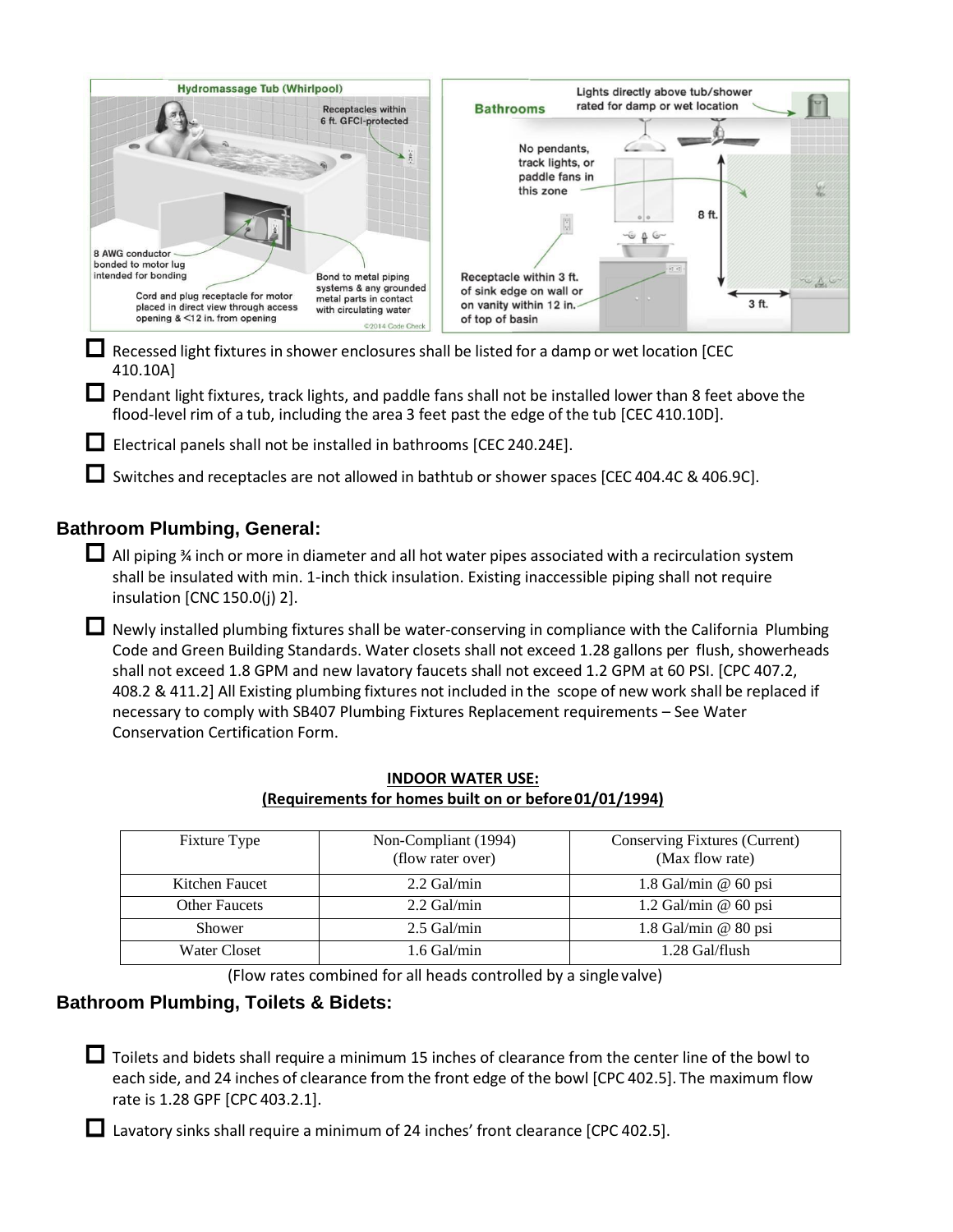$\Box$  Showers require a minimum 2-inch drain and trap [CPC Table 702.1].

 All shower compartments shall have a minimum finished interior of 1024 square inches and shall be capable of encompassing a 30-inch diameter circle [CPC 408.6]. The curb may encroach on these size requirements. All surfaces shall be waterproof up to 72 inches above the drain inlet [CRC R307.2]. Thresholds shall be of sufficient width to accommodate a minimum 22-inch clear egress opening from the shower [CPC 408.5].

 Safety glass (tempered or laminated) is required for all glass shower doors and partitions and for windows in walls facing the tub or shower and located less than 60 inches above the standing surface of the tub/shower and within 60 inches horizontally [CRC R308.4.1&5].

 $\Box$  The maximum water temperature to a shower or tub/shower combination is 120 $\bm{F}$ . The water heater thermostat cannot be used as the control for this temperature. Valves shall provide scald and thermal shock protection, and be pressure-balanced, thermostatic, or combination pressurebalanced/thermostatic mixing in accordance with ASSE 1016 or ASME A112.18.1/CSA B125.1. [CPC 408.3].



### **Mechanical:**

 $\Box$  Mechanical ventilation is required in all bathrooms with tubs or showers. The fan shall move a minimum 50 CFM of air and be separately switched from the lighting. Fans that operate continuously can be 20 CFM. The duct must terminate on the exterior not less than 3 feet from openings into the building [CMC 502.2.1].

 $\Box$  Baths with no tub or shower (half baths) shall not require mechanical ventilation if they are provided with a window at least 3 sq. ft. half of which is openable [CRC R303.3].

 $\Box$  A humidistat is required to be added if any of the following conditions apply:

- 1. New construction or addition.
- 2. When increasing the volume of an existingbathroom.
- 3. When eliminating an existing openable window.
- 4. When adding a new fan or replacing an existingfan.

Note: Humidity control may be integral to the fan or located at the switch.

[Green Code 4.506.1]